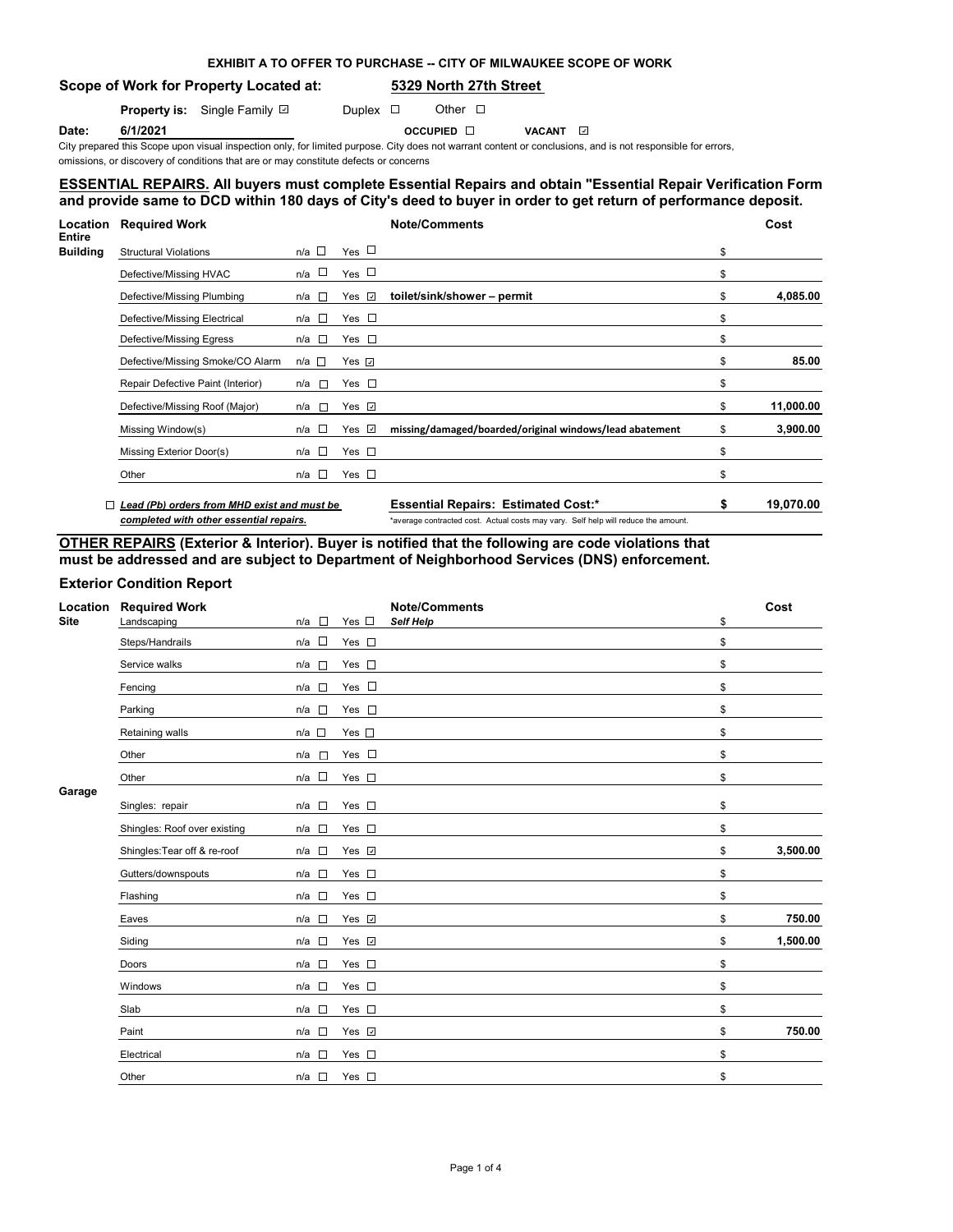### **Porches**

| гинны | Roof                         | $n/a$ $\square$                 | Yes $\square$      | \$ |          |
|-------|------------------------------|---------------------------------|--------------------|----|----------|
|       | Deck-upper                   | $\overline{\phantom{a}}$<br>n/a | Yes $\square$      | \$ |          |
|       | Deck--lower                  | $n/a$ $\square$                 | Yes $\square$      | \$ |          |
|       | Steps/handrails              | $n/a$ $\square$                 | Yes $\square$      | \$ |          |
|       | Ceiling                      | $n/a$ $\square$                 | Yes $\square$      | \$ |          |
|       | Guardrails                   | $n/a$ $\square$                 | Yes $\square$      | \$ |          |
|       | Structural                   | $\Box$<br>n/a                   | Yes $\square$      | \$ |          |
|       | Paint                        | $n/a$ $\square$                 | Yes $\square$      | \$ |          |
|       | Other                        | $n/a$ $\square$                 | Yes $\square$      | \$ |          |
| House | Chimney                      | n/a<br>$\sim$                   | Yes $\square$      | \$ |          |
|       | Shingles: repair             | n/a<br>$\sim$                   | Yes $\square$      | \$ |          |
|       | Shingles: Roof over existing | n/a                             | Yes $\square$      | \$ |          |
|       | Shingles: Tear off & re-roof | $n/a$ $\square$                 | Yes $\square$      | \$ |          |
|       | Gutters/downspouts           | $n/a$ $\square$                 | Yes $\overline{v}$ | \$ | 1,100.00 |
|       | Flashing                     | $n/a$ $\square$                 | Yes $\square$      | \$ |          |
|       | Eaves                        | $n/a$ $\square$                 | Yes $\square$      | \$ |          |
|       | Siding                       | n/a □                           | Yes $\square$      | \$ |          |
|       | <b>Storm Doors</b>           | $n/a$ $\square$                 | Yes $\square$      | \$ |          |
|       | Prime ("main") Doors         | $n/a$ $\square$                 | Yes $\square$      | \$ |          |
|       | Storm Windows                | $n/a$ $\square$                 | Yes $\square$      | \$ |          |
|       | Prime ("main") Windows       | n/a                             | Yes $\square$      | \$ |          |
|       | Paint                        | $n/a$ $\square$                 | Yes $\square$      | \$ |          |
|       | Foundation                   | n/a $\square$                   | Yes $\square$      | \$ |          |
|       | Electrical                   | n/a<br>$\overline{\phantom{a}}$ | Yes $\square$      | \$ |          |
|       | Other                        | n/a                             | Yes $\square$      | \$ |          |
|       | Other                        | $n/a$ $\square$                 | Yes $\square$      | \$ |          |
|       | Other                        | $\sim$<br>n/a                   | Yes $\square$      | \$ |          |
|       | Other                        | n/a $\square$                   | Yes $\square$      | \$ |          |
|       |                              |                                 |                    |    |          |

**Exterior: Estimated Cost:\* \$ 7,600.00**

\*average contracted cost. Actual costs may vary. Self help will reduce the amount.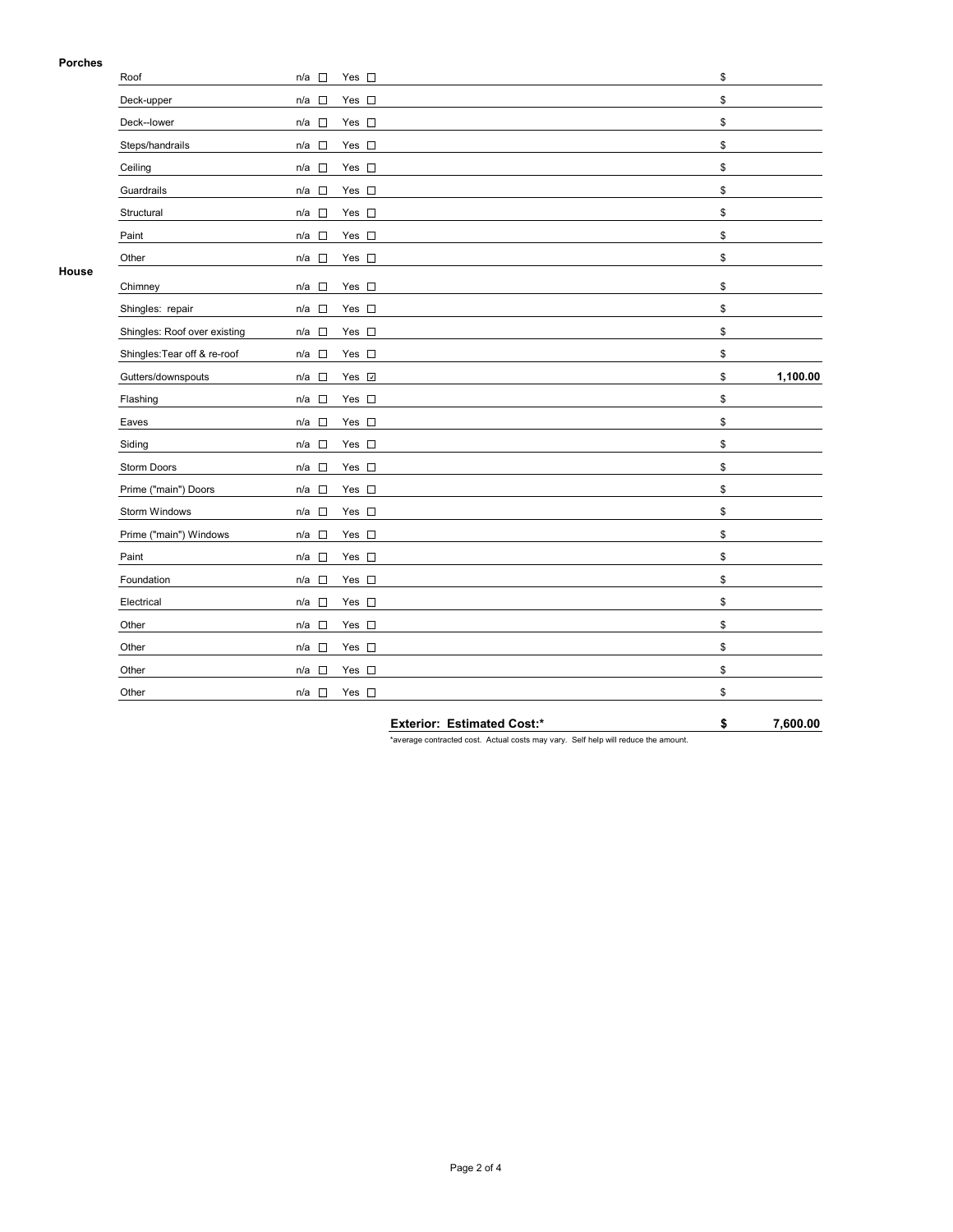|                   | <b>Interior Condition Report</b>                        |                      |               |                                |   |    |          |
|-------------------|---------------------------------------------------------|----------------------|---------------|--------------------------------|---|----|----------|
|                   | Unit: Entire unit (single family)                       | $\boldsymbol{J}$     |               | Lower unit of duplex $\square$ |   |    |          |
|                   | Upper unit of duplex<br><b>Mechanical Required Work</b> | $\Box$               |               | Other                          | П |    |          |
| Heating           |                                                         |                      |               |                                |   |    |          |
|                   | Repair/replace boiler                                   | n/a<br>$\sim$        | Yes $\square$ |                                |   | \$ |          |
|                   | Repair radiation                                        | $\sim$<br>n/a        | Yes $\square$ |                                |   | \$ |          |
|                   | Repair/replace furnace                                  | n/a<br>- 13          | Yes <b>☑</b>  | tune                           |   | \$ | 300.00   |
|                   | Repair ductwork                                         | $\mathcal{L}$<br>n/a | Yes $\square$ |                                |   | \$ |          |
|                   | Replace thermostat                                      | $n/a$ $\square$      | Yes $\square$ |                                |   | \$ |          |
|                   | Repair/replace grilles                                  | n/a<br>$\Box$        | Yes $\square$ |                                |   | \$ |          |
|                   | Tune boiler/furn. insp ht exchanger                     | $\sim$<br>n/a        | Yes $\square$ |                                |   | \$ |          |
| <b>Electrical</b> | Repair/replace receptacles                              | $n/a$ $\square$      | Yes <b>☑</b>  |                                |   | \$ | 150.00   |
|                   | Repair/replace switches                                 | $\sim$<br>n/a        | Yes <b>☑</b>  |                                |   | \$ | 150.00   |
|                   | Repair/replace fixtures                                 | $n/a$ $\square$      | Yes $\Box$    |                                |   | \$ | 150.00   |
|                   | Install outlets and circuits                            | n/a<br>$\sim$        | Yes $\square$ |                                |   | \$ |          |
|                   | Install outlets and circuits                            | $\sim$<br>n/a        | Yes $\square$ |                                |   | \$ |          |
|                   | Install outlets and circuits                            | $\sim$<br>n/a        | $\Box$<br>Yes |                                |   | \$ |          |
| Plumbing          | Install outlets and circuits                            | $n/a$ $\square$      | Yes $\square$ |                                |   | \$ |          |
|                   | Upgrade service                                         | $\sim$<br>n/a        | Yes $\square$ |                                |   | \$ |          |
|                   | Other                                                   | $\sim$<br>n/a        | Yes $\square$ |                                |   | \$ |          |
|                   | Other                                                   | $\sim$<br>n/a        | Yes $\square$ |                                |   | \$ |          |
|                   | Complete kitchen                                        | n/a<br>$\sim$        | Yes v         |                                |   | \$ | 1,500.00 |
|                   | Repair/replace kitchen sink faucet                      | $n/a$ $\square$      | Yes $\square$ |                                |   | \$ |          |
|                   | Repair/replace tub                                      | n/a<br><b>n</b>      | Yes $\square$ |                                |   | \$ |          |
|                   | Repair/replace tub faucet                               | $n/a$ $\square$      | Yes $\square$ |                                |   | \$ |          |

Repair/replace toilet n/a  $\Box$  Yes  $\Box$ Repair/replace lavatory **n/a**  $\Box$  Yes  $\Box$ Repair/replace lavatory faucet n/a  $\Box$  Yes  $\Box$ Repair/replace wash tub n/a  $\Box$  Yes  $\Box$ Repair/replace wash tub faucet n/a  $\Box$  Yes  $\Box$ Unclog piping: n/a  $\Box$  Yes  $\Box$ Repair drain/waste/vent piping n/a  $\Box$  Yes  $\Box$ Repair water piping n/a  $\Box$  Yes  $\Box$ 

Other  $n/a \Box$  Yes  $\Box$ Other  $n/a$   $\square$  Yes  $\square$ 

Repair/replace water heater **n/a □** Yes **□ tune blue and a contract to the state of the state of 300.00**